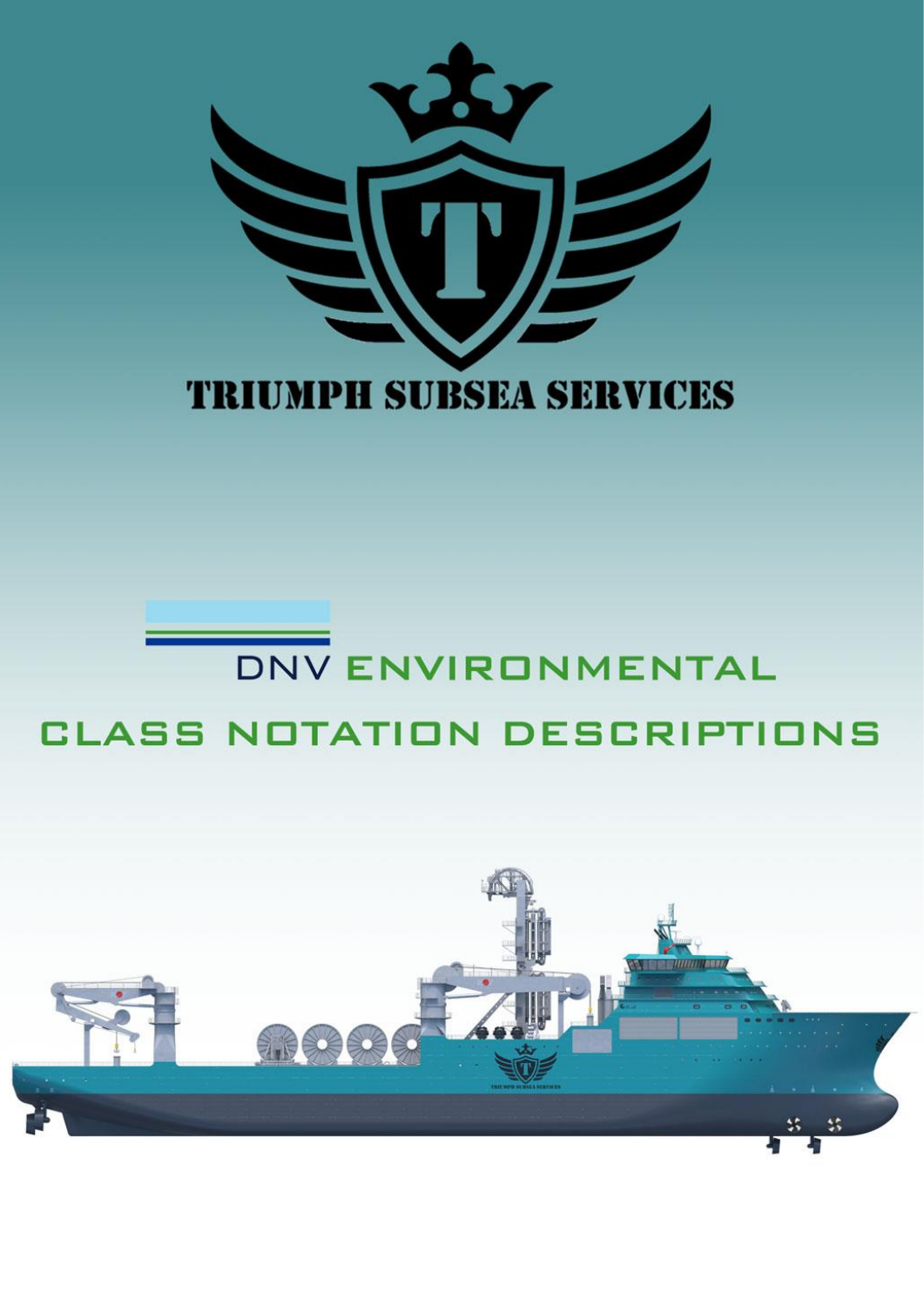

#### **Aside from standard DNV class notations, Triumph Subsea Services new-build vessels have the following class notations that are specific to be future proofed and environmentally compliant with the current and future IMO regulations.**

#### **EP-D**: Environmental Passport by Design.

**ECA (SOx – A)**: Vessel designed to operate all machinery components e.g., main propulsion plant, power generation plant, steam/thermal oil plant, etc. on marine distillate fuel.

**CLEAN (DESIGN, TIER III)**: Environmental and pollution control. Compliant with NOx emissions requirements of Tier III according to MARPOL Annex VI, Regulation 13.

**BWM (T)**: Ballast water management.

**FC (POWER)**: Fuel cell installation for essential, important and emergency power.

**BATTERY (POWER)**: ESS power is used for redundant source of power.

**SHORE (POWER)**: Electrical shore power connections while in port.

**VIBR**: Vibration levels for machinery, components and structures.

**QUIET I**: Measuring of airborne noise emitted from vessels when berthed.

**SILENT E**: Vessels demonstrating a controlled noise emission.

**Cyber Security Advanced +:** Addresses, assesses and secures against cyber security incidents. **RECYCLABLE**: Development of Inventory of Hazardous Materials Part 1.

#### **Design and Future Proof Notation**

| EP-D | <b>Environmental Passport for Design</b><br>Purpose:                                                                                                                                                   |
|------|--------------------------------------------------------------------------------------------------------------------------------------------------------------------------------------------------------|
|      | The E-D for new vessels is proof of eco-friendly ship design and equipment. EP-D demonstrates                                                                                                          |
|      | improved environmental protection beyond current standards and a commitment to greener transport<br>on a voluntary basis.                                                                              |
|      | Features:                                                                                                                                                                                              |
|      | This class notation provides and demonstrates a future proof design.                                                                                                                                   |
|      | Addresses technical requirements related to the environmental-friendliness of ship design<br>and equipment                                                                                             |
|      | Documents compliance with all the relevant MARPOL regulations and other environment-<br>related IMO conventions                                                                                        |
|      | Surpasses regulations by also addressing some carefully selected<br>upcoming<br>requirements, such as those on ballast water management systems, ship recycling, bilge                                 |
|      | water separation and refrigerants                                                                                                                                                                      |
|      | Benefits:                                                                                                                                                                                              |
|      | It is a future-proof design allowing for reductions in the environmental impact of new vessels beyond<br>the requirements of relevant regulations. Regular updates take into account updated mandatory |
|      | regulations and to reflect expected future regulatory requirements.                                                                                                                                    |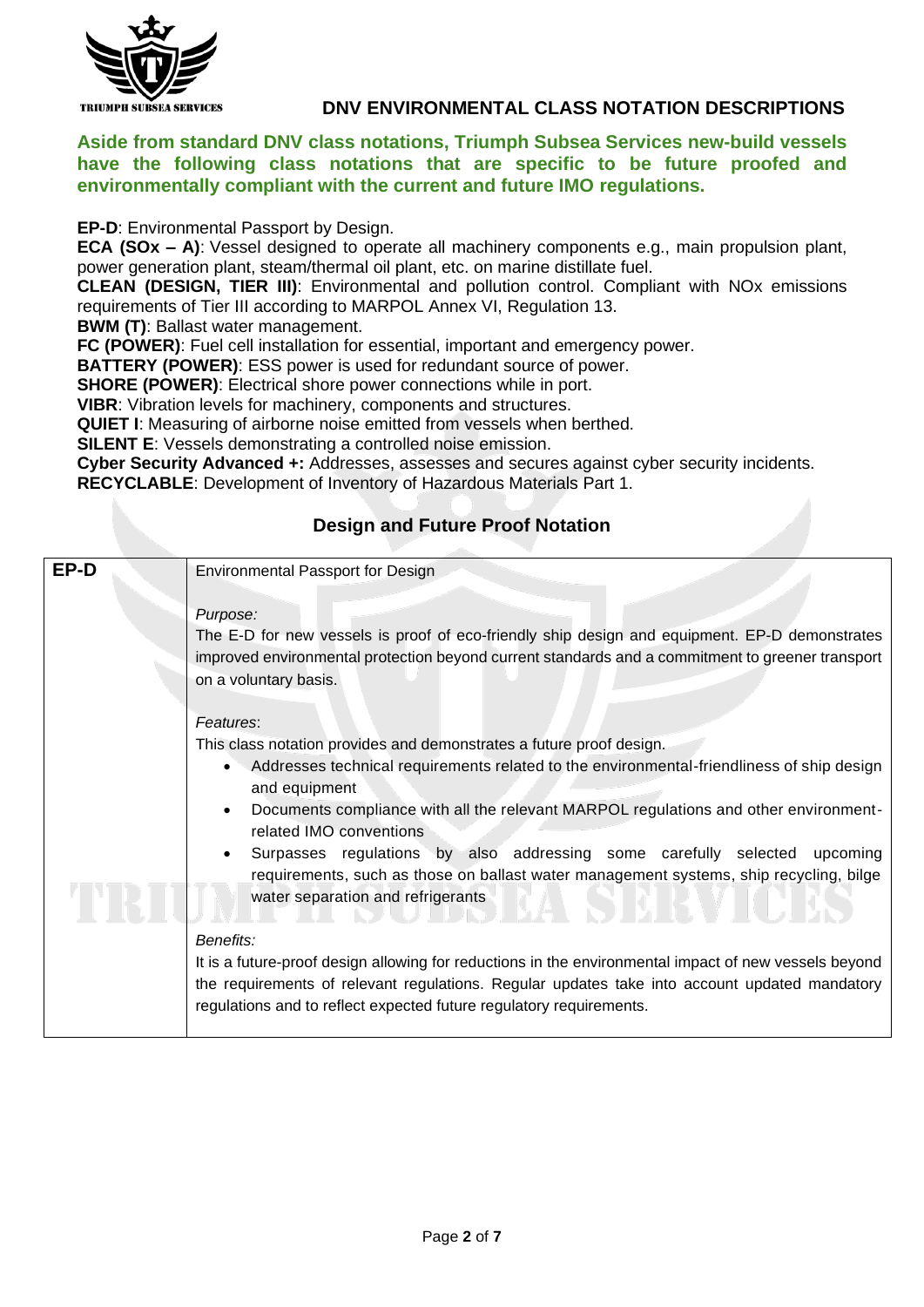

### **Emissions and Discharges**

| ECA(SOx-A)   | This class notation gives requirements to vessels fuel and lubrication oil systems and arrangement for<br>meeting regulations in emission control areas.                                                                                                                          |
|--------------|-----------------------------------------------------------------------------------------------------------------------------------------------------------------------------------------------------------------------------------------------------------------------------------|
|              |                                                                                                                                                                                                                                                                                   |
|              | Purpose:<br>To meet the requirement for control of emission to air in environmental control areas, the on-board                                                                                                                                                                   |
|              | machinery needs to be enabled to change between residual oil and marine distillate fuels, as well as<br>operate over time on fuels with very low viscosity and sulphur content. Hence, the vessel can safely                                                                      |
|              | operate on these specialised and emission reducing fuels.                                                                                                                                                                                                                         |
|              | Features:                                                                                                                                                                                                                                                                         |
|              | Provides requirements to the tank and piping arrangement, including fuel oil capacity, and the location<br>of tanks to reduce risk of unintentional reduction of viscosity.                                                                                                       |
|              | There are further requirements to allowable change-over time from residual fuel to marine distillates.                                                                                                                                                                            |
|              | Benefits:                                                                                                                                                                                                                                                                         |
|              | For an environmental profile, and compliance with requirements applicable in emission control areas.<br>ECA is a pre-requisite to obtain the class notation Clean.                                                                                                                |
| <b>CLEAN</b> | Requirements for controlling and limiting operational emissions and discharges.                                                                                                                                                                                                   |
|              | Purpose:                                                                                                                                                                                                                                                                          |
|              | Environmental legislations are becoming increasingly strict regarding emissions to air (such as SOx<br>and NOx) and sea pollution (such as bilge and ballast water and waste oil). By adopting the CLEAN                                                                          |
|              | Notations, the ship owner and operators choose to comply with environmentally friendly regulations<br>and a set of criteria in order to clearly demonstrate to customers and authorities that the company's                                                                       |
|              | policy is to be environmentally proactive.                                                                                                                                                                                                                                        |
|              | Features:                                                                                                                                                                                                                                                                         |
|              | This class notation contains requirements stipulating how to control and limit operational air emissions<br>and sea discharges. The Rules state an environmental approach to installed equipment and                                                                              |
|              | arrangements on board, such as:<br>Combustion machinery emissions (NOx and SOx)                                                                                                                                                                                                   |
|              | • The use of refrigerants                                                                                                                                                                                                                                                         |
|              | Limits on the use of TBT-based antifouling<br>Sewage and other wastewater treatment                                                                                                                                                                                               |
|              | Benefits:                                                                                                                                                                                                                                                                         |
|              | For promoting an environmental profile, the notation confirms a higher environmental standard and                                                                                                                                                                                 |
|              | shows pro-environmental steps and responsibility.                                                                                                                                                                                                                                 |
| BWM (T)      | Ballast water management system complying with the Ballast Water Convention (BWM/CONF/36).<br>Ballast water treatment method.                                                                                                                                                     |
|              | Purpose:                                                                                                                                                                                                                                                                          |
|              | This class notation for control and management systems for ships' ballast water and sediments<br>confirms compliance with the International Convention for the Control of Ships' Ballast Water and<br>Sediments and covers the ballast water treatment system on board all ships. |
|              | Features:                                                                                                                                                                                                                                                                         |
|              | The BWM-T standard ensures that the arrangement used for ballast water treatment is designed<br>according to IMO guidelines for the approval of Ballast water management systems.                                                                                                 |
|              | Benefits:                                                                                                                                                                                                                                                                         |
|              | This notation is a suitable specification to ensure compliance with the Ballast Water Convention related<br>to ballast water treatment systems.                                                                                                                                   |
|              |                                                                                                                                                                                                                                                                                   |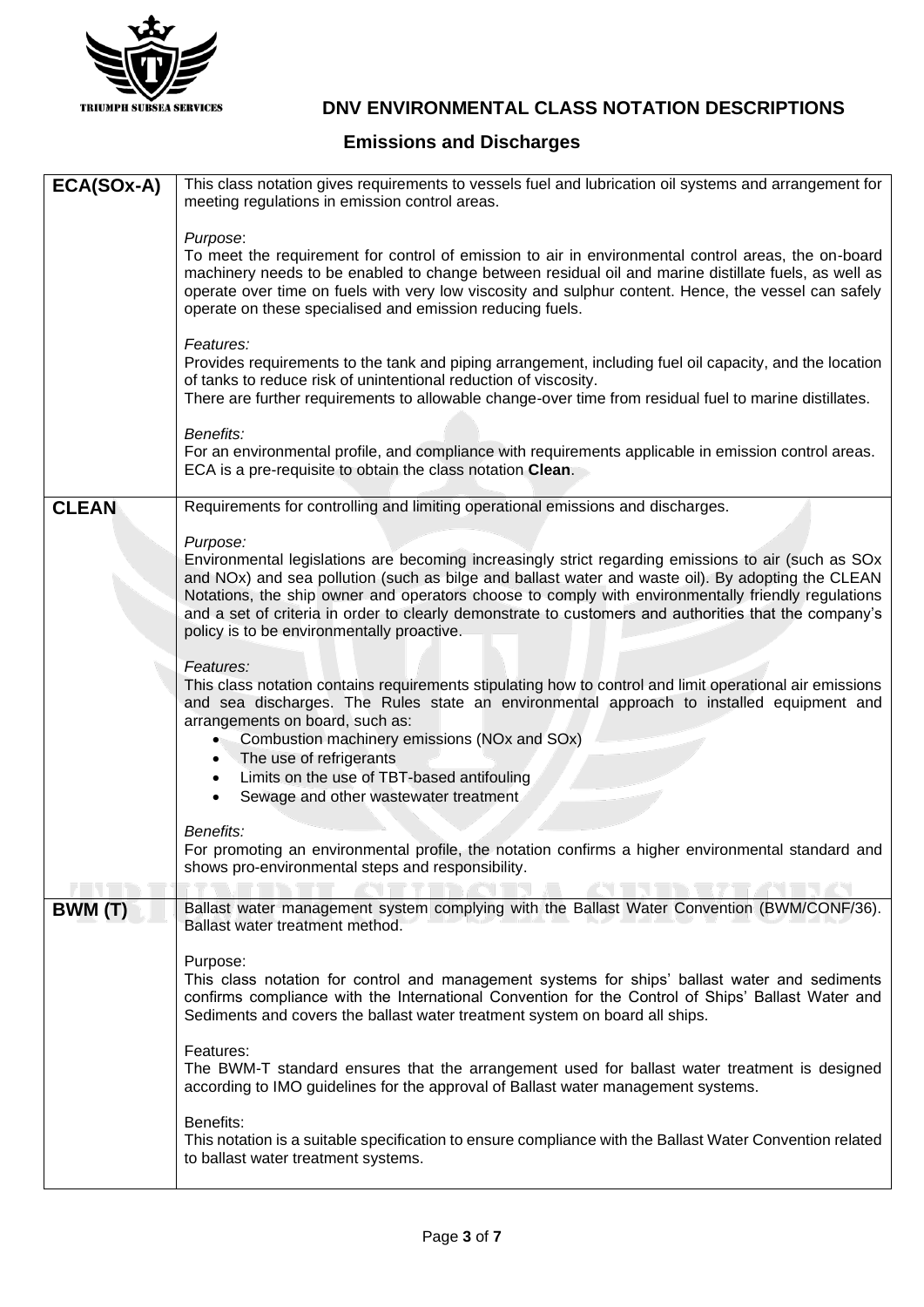

**Alternative Fuel and Power Notations**

| FC - Power           | <b>Fuel Cell</b>                                                                                                                                                                                                                                                                                                                                                                                        |
|----------------------|---------------------------------------------------------------------------------------------------------------------------------------------------------------------------------------------------------------------------------------------------------------------------------------------------------------------------------------------------------------------------------------------------------|
|                      | Purpose:<br>For vessels where a fuel cell is installed for essential, important and emergency power contributing<br>to reduced carbon emissions and produce less harmful air pollutants.                                                                                                                                                                                                                |
|                      | Features:<br>Provides design, installation and certification requirements for fuel cells, as well as fire safety<br>measures suitable for FC installations.                                                                                                                                                                                                                                             |
|                      | Benefits:<br>Fuel cells do not need an environment specific location to work well, are highly efficient, produce<br>much less harmful air pollutants and have no carbon emissions.                                                                                                                                                                                                                      |
| <b>Battery Power</b> | Electrical Energy Storage (EES)                                                                                                                                                                                                                                                                                                                                                                         |
|                      | Purpose:<br>For vessels where the ESS power is used for electrical propulsion of the vessel as main source of<br>power, or as a redundant source, contributing to reduced noise emission and emission to air in<br>environmentally sensitive areas.                                                                                                                                                     |
|                      | Features:<br>Provides design, installation and certification requirements for batteries and capacitors, as well as fire<br>safety measures suitable for large EES installations.                                                                                                                                                                                                                        |
|                      | Benefits:<br>The EES installation is designed for commercial operation with batteries as part of the energy mix,<br>and provides an environmentally sound power source, both with respect to noise emission, and, when<br>charged in port, contributing to reductions of emissions to air.                                                                                                              |
| <b>Shore Power</b>   | Electrical shore connections while in port                                                                                                                                                                                                                                                                                                                                                              |
|                      | Purpose:<br>For vessels wanting to lower the environmental footprint, or entering ports where power supply from<br>shore is required due to emission control areas and local legislation.                                                                                                                                                                                                               |
|                      | Features:<br>Functionality of the electrical shore connection as a total system<br>Control systems and control system interface between the shore and the vessel.<br>Requirements are given for necessary functionality. However, the physical installations on<br>shore are not covered by these rules<br>Ship side electrical equipment and installations                                             |
|                      | Benefits:<br>The additional class notation Shore power applies to vessels utilizing electrical shore connections<br>while in port and is mandatory for vessels with high voltage shore connection and low voltage shore<br>connection with power rating greater than or equal to 1 MVA.<br>Provides possibility to enter any port, regardless of local or international legislation on emission to air. |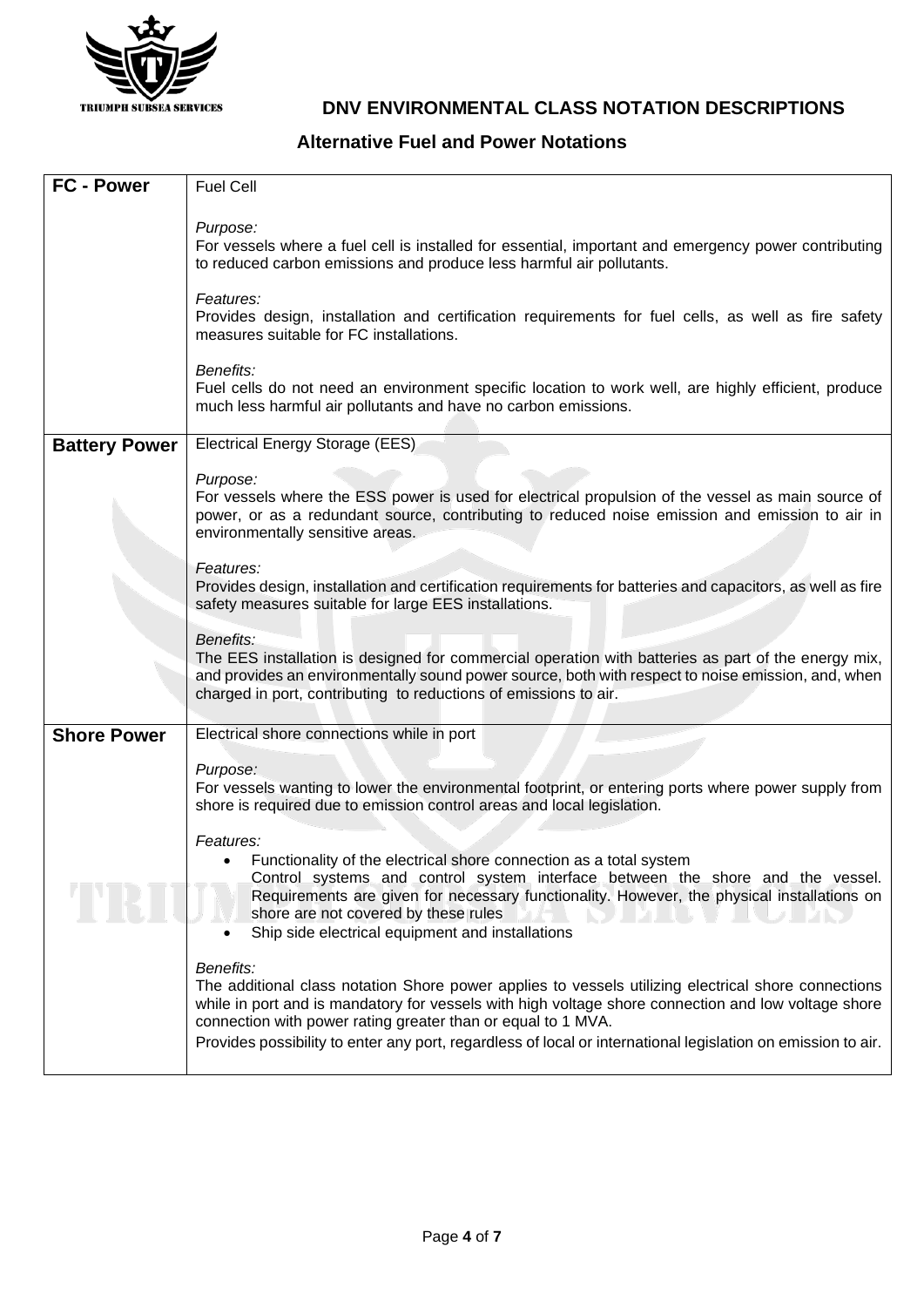

### **Vibration, Noise and Acoustic Notations**

| <b>VIBR</b>   | Vibration notation provides a clear definition of vibration limits for structures, machinery and                                                                                                                                                                                                         |
|---------------|----------------------------------------------------------------------------------------------------------------------------------------------------------------------------------------------------------------------------------------------------------------------------------------------------------|
|               | equipment.                                                                                                                                                                                                                                                                                               |
|               | Purpose:                                                                                                                                                                                                                                                                                                 |
|               | The aim of the Vibration class notation is to avoid vibration induced breakdowns by ensuring that the<br>vibration levels for machinery and equipment are within defined limits.                                                                                                                         |
|               | Features:<br>Compliance with the rules are verified through an extensive measurement campaign when the vessel<br>is completed. In addition to the measurements executed in the predefined positions, possible<br>additional vibration issues revealed through the survey will be included.               |
|               | Benefits:<br>Providing an optimal environmental profile and also reducing maintenance costs normally associated<br>with components wearing to due to vibrations.                                                                                                                                         |
| <b>SILENT</b> | Underwater noise emission                                                                                                                                                                                                                                                                                |
|               | Purpose:                                                                                                                                                                                                                                                                                                 |
|               | For all vessels, noise emission is considered an environmental disturbance. The class notation<br>ensures that vessels with a need for a controlled underwater noise emission can be designed and<br>tested towards technically realistic requirements.                                                  |
|               | Features:                                                                                                                                                                                                                                                                                                |
|               | Provides requirements to allowable noise emission in:<br>Normal transit condition<br>$\bullet$                                                                                                                                                                                                           |
|               | Quiet cruise condition<br>$\bullet$                                                                                                                                                                                                                                                                      |
|               | The notation is based on measurements at defined distances from the primary sources of noise<br>emission.                                                                                                                                                                                                |
|               | Benefits:                                                                                                                                                                                                                                                                                                |
|               | For an environmental profile, the care for marine life is important. The confirmed, acceptable noise<br>emissions will contribute to minimal disturbance on the marine life, compared to a conventionally<br>designed vessel.                                                                            |
| <b>QUIET</b>  | External airborne noise emission                                                                                                                                                                                                                                                                         |
|               | Purpose:                                                                                                                                                                                                                                                                                                 |
|               | Presents the vessels external airborne noise emission during port stays based upon a realistic and<br>practically feasible measurement methodology.                                                                                                                                                      |
|               | Features:<br>Test procedure and measuring methodology under defined operating conditions to allow for<br>demonstration controlled airborne noise emission.<br>It includes requirements to ensure that vessels can be tested for external noise emissions in idle and<br>working condition whilst in port |
|               | Benefits:<br>Providing an optimal environmental profile, this notation provides a realistic and un-biased<br>measurement on noise emission. In several ports, the admission to enter in the most favourable quays<br>are, amongst other things, based on the noise emission level.                       |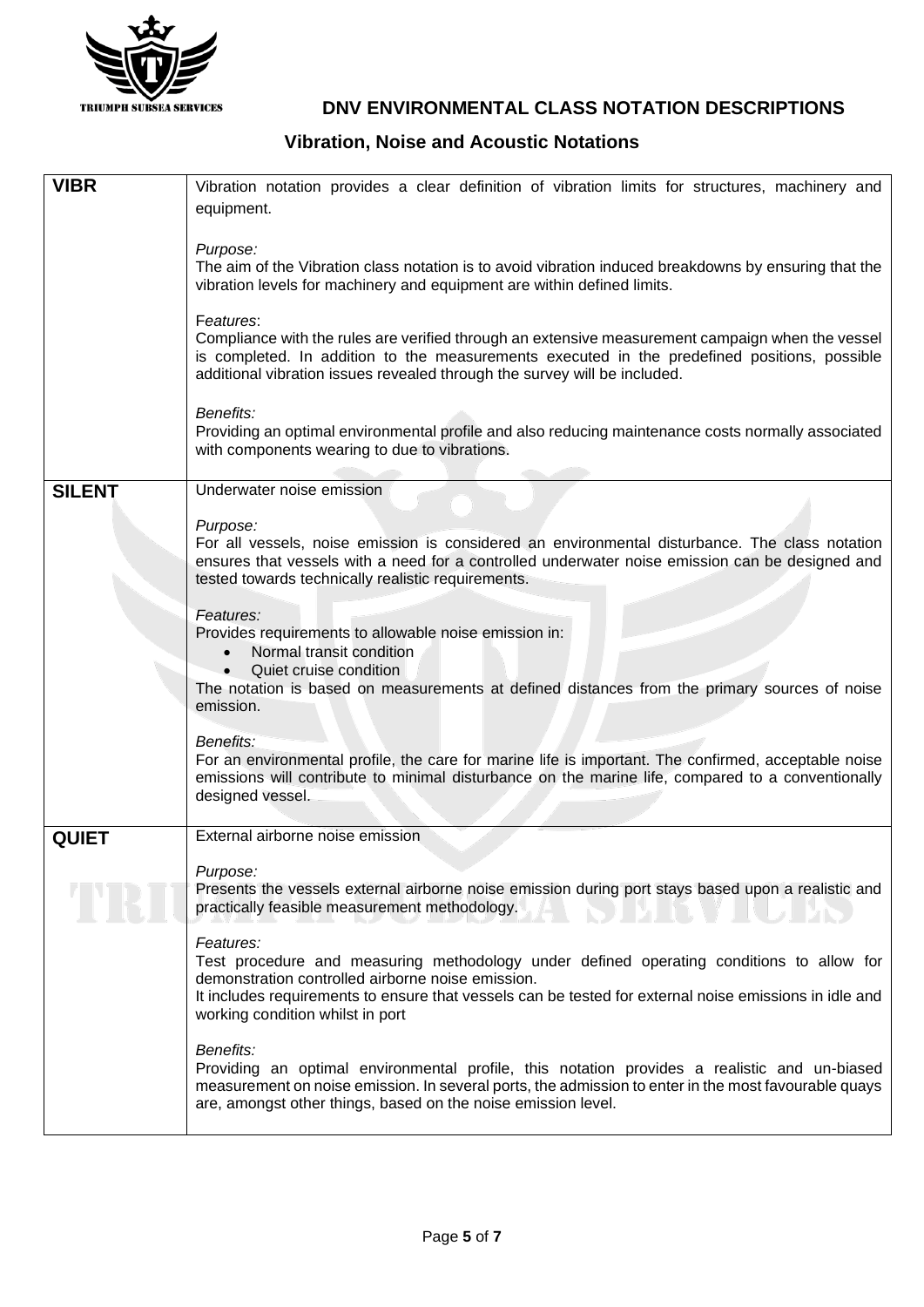

#### **Security Notation**

# TRIUMPH SUBSEA SERVICES